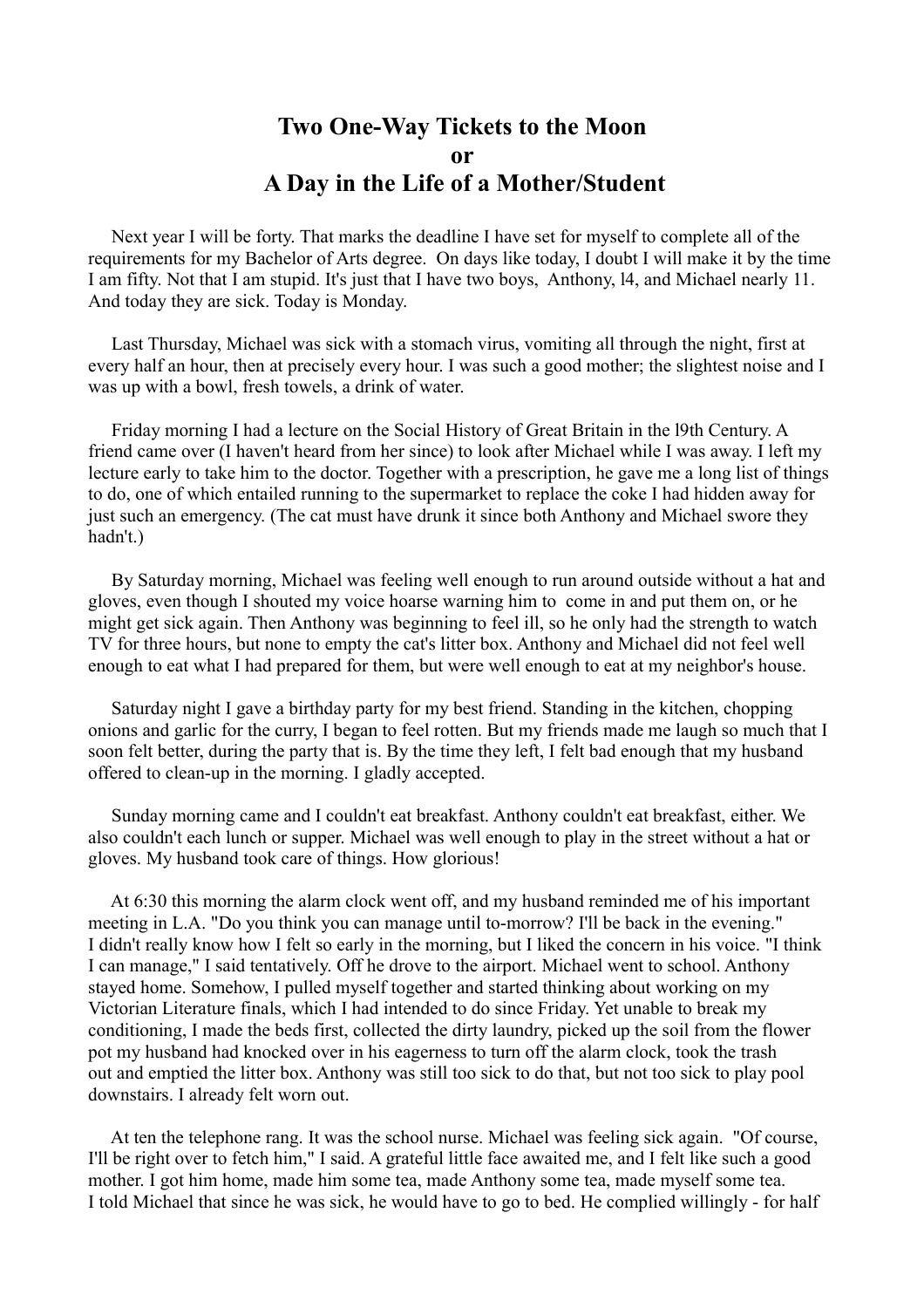an hour. Just long enough for me to spread out my notes on the dining room table, and organize them according to authors: Arnold, Carlyle, Dickens, Eliot, Mill, Morris, Tennyson.

 In came Anthony, fresh and sparkling from the bath, the scent of my hair-conditioner invading the room.

"What's for lunch?" he wanted to know.

 "For lunch?" I couldn't believe my ears. My watch only said 11:30. "You are sick, you can't be hungry already." Michael, brought back from his sick-bed by the mention of food, called, "Can I have a roll?"

 Eager to get back to my notes, I said "Why don't you both have a roll? And would one of you heat up the rest of the tomato soup for me?"

"I want some tomato soup, too" shouted the very sick Michael.

 "Fine," I answered, "Just open another can." That should keep him occupied for at least another two pages, I thought.

"Do you mean the tomato puree?" he called.

"No!"

"The tomato paste?"

"All right, I'm coming!"

 We all had some hot tomato soup together. We cleared the table. I spread out my notes again and started working on Thomas Carlyle. Anthony reminded me he had a French test tomorrow. Could I quickly translate those verbs for him he didn't know? I soon found out that there weren't any he did know.

 Anxious to get on with my analysis of Carlyle's Past and Present, I promised them, that if they were quiet for an hour, I would let them watch TV for an hour. They were very good; they even turned off the TV without being told.

"What can we have for a snack?" Michael asked.

"You are sick. You shouldn't be eating so much."

"Wouldn't jello be all right?" Anthony asked.

 "Yes," I said. "Go and make some." Anything to get my thoughts on Carlyle's tormented self down on paper, before the thoughts of my own tormented self chased them from my brain.

 Unfortunately, jello comes in different flavors, and it would have been asking too much of them to agree on one right away. But eventually the squabbling over strawberry or banana, lemon or peach stopped, and even the question of who could pour the water and who could stir the jello was settled. My peace was only interrupted every five minutes by the question. "Is the jello set yet?"

I sent Anthony off to his room to learn his French verbs. I gave Michael some long division to